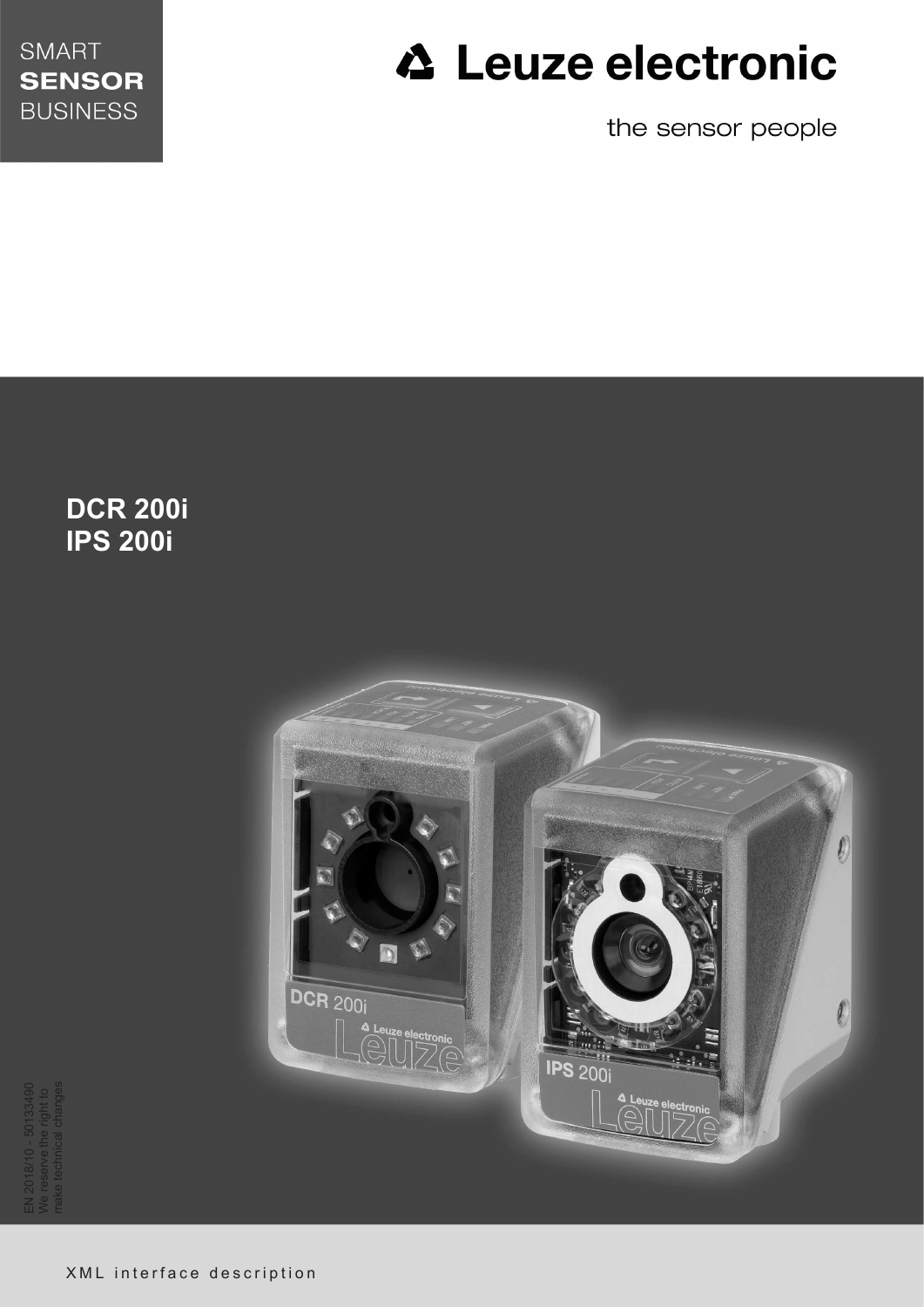| 1              |                                                                                                                      |  |
|----------------|----------------------------------------------------------------------------------------------------------------------|--|
| $\overline{2}$ |                                                                                                                      |  |
| 3              |                                                                                                                      |  |
|                | 3.1<br>3.1.1<br>3.1.2<br>3.1.3<br>3.1.4<br>3.1.5<br>3.1.6<br>3.1.7                                                   |  |
|                | 3.2<br>3.2.1<br>3.2.2<br>3.2.3                                                                                       |  |
|                | 3.3<br>Example: Setting the Etherhost UDP-Port (device parameter), temporary  11<br>3.3.1<br>3.3.2<br>3.3.3<br>3.3.4 |  |
|                | 3.4<br>A few examples for setting and querying of "Etherhost-TCP-Enabled" 12<br>3.4.1                                |  |
|                | 3.5<br>3.5.1<br>3.5.2<br>3.5.3                                                                                       |  |
|                | 3.6<br>3.6.1<br>3.6.2<br>3.6.3<br>3.6.4<br>3.6.5<br>3.6.6                                                            |  |
|                | 3.7<br>3.7.1<br>3.7.2<br>3.7.3                                                                                       |  |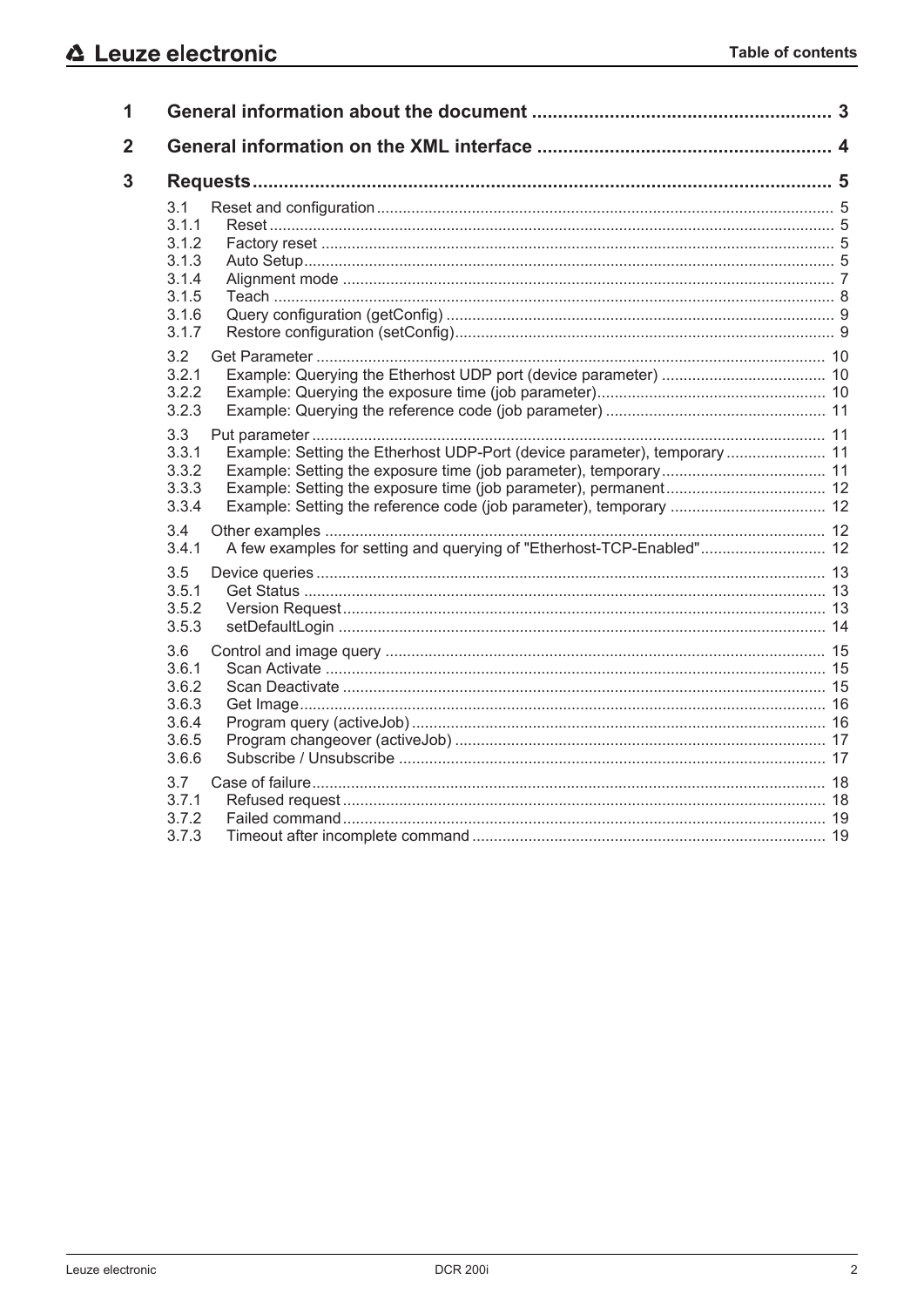# **1 General information about the document**

This document describes the XML communication between a Leuze sensor and a controller or PC. Different actions can be performed on the sensor using diverse commands.

Tab. 1.1: Information about the document

| Project  | XML interface description |
|----------|---------------------------|
| 'Version | .                         |

#### Tab. 1.2: List of changes

| <b>Author</b> | <b>Date</b> | <b>Version</b> | <b>Comment</b>            |
|---------------|-------------|----------------|---------------------------|
| S. Abraham    | 21.04.2016  | 1.0            | created                   |
| S. Abraham    | 14.11.2017  | 1.1            | setDefaultLogin extension |
| S. Abraham    | 2018-08-17  | 1.2            | IPS 200i extension        |
|               |             |                |                           |
|               |             |                |                           |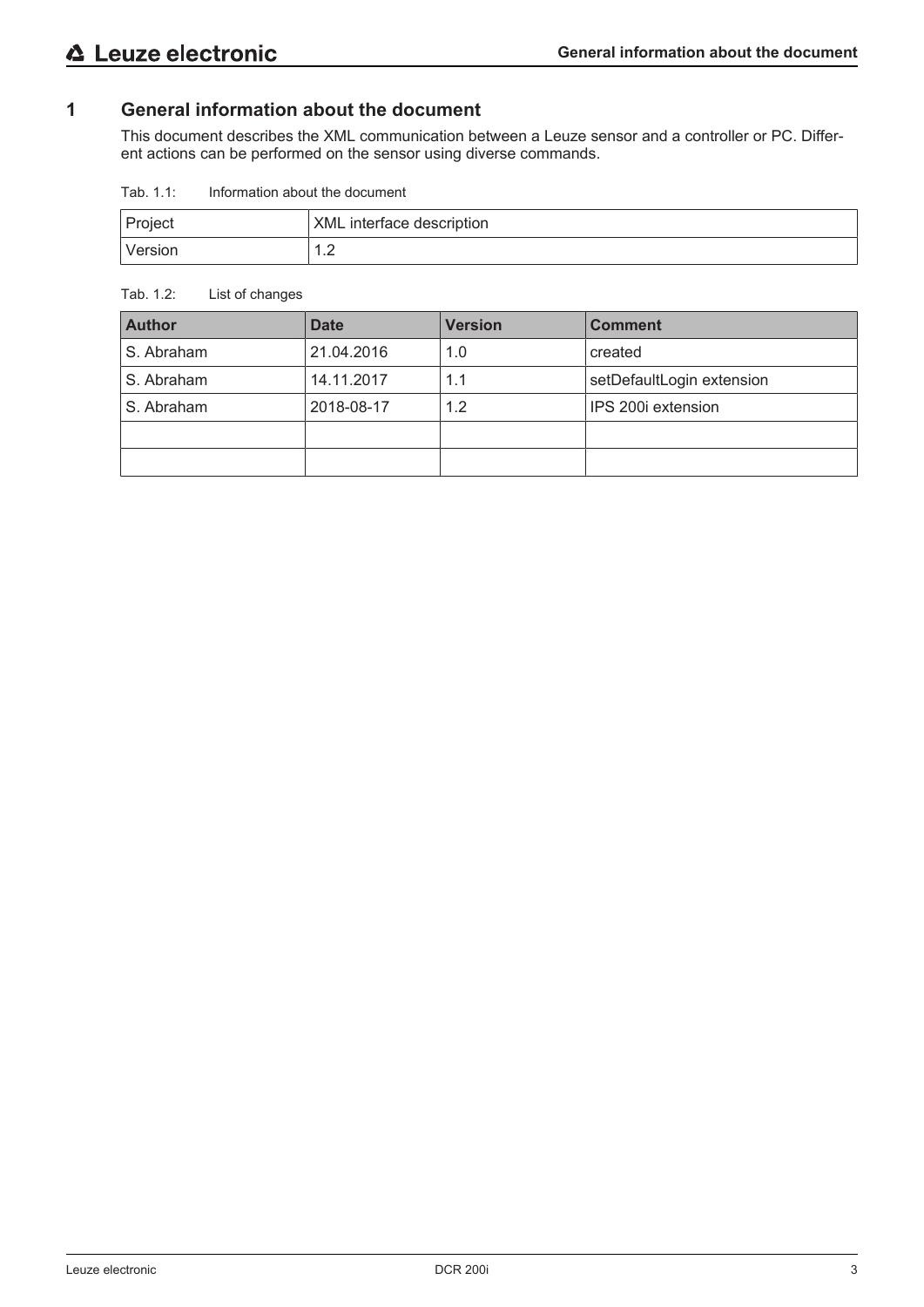# **2 General information on the XML interface**

The sensor makes an XML server available. This XML server communicates with the XML client on a configurable port via EtherNet TCP/IP. The default value for this port is 10004. The sensor must be in process mode in order to communicate via this interface.



| <b>NOTICE</b>                                                                                                                                     |
|---------------------------------------------------------------------------------------------------------------------------------------------------|
| In future versions in which there are requests and responses, additional information can be<br>added. This applies to both attribute and element. |
| <b>NOTICE</b>                                                                                                                                     |
| Port 10004 cannot be changed in the webConfig configuration tool.                                                                                 |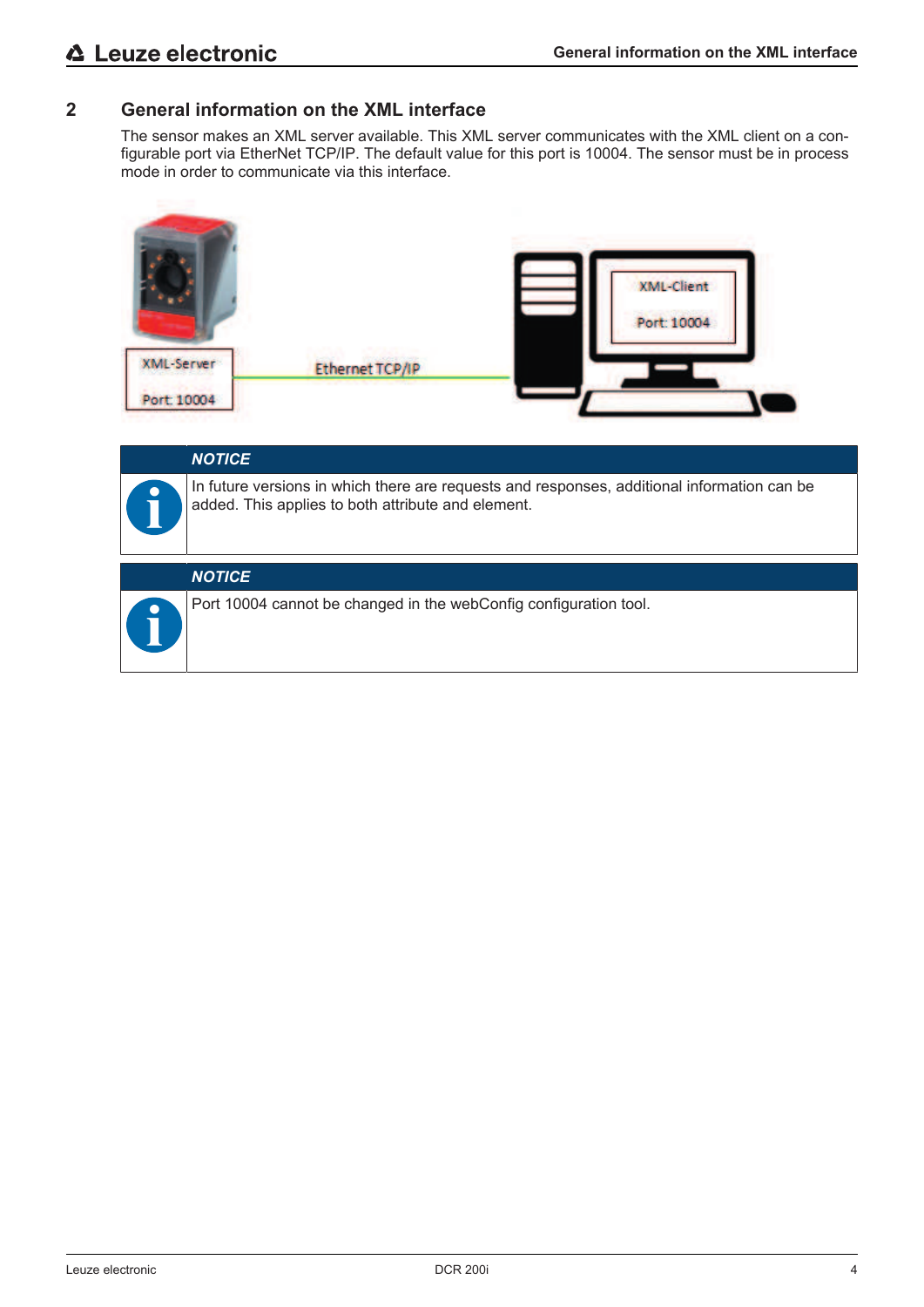# **3 Requests**

Requests are messages which are sent from the XML client (e.g. controller) to the XML server (Leuze sensor). This can be the querying or setting of parameters or the sending of commands. Almost all requests (except reset) trigger a response from the server.

The response behavior can be controlled by specifying a="1" (sensor sends response) or a="0" (sensor does not respond).

#### **3.1 Reset and configuration**

#### **3.1.1 Reset**

Triggers a reset (complete restart), including the sensor's operating system. The request has no response regardless of whether a="0" or a="1" has been set.

#### **Request:**

```
<LEUZE_XML><PUT s="cmd"><CMD n="reset" a="1">1</CMD></PUT></LEUZE_XML>
```

```
<LEUZE_XML>
  <PUT s="cmd">
         <CMD n="reset" a="1">
             1
         </CMD>
  </PUT>
</LEUZE_XML>
```
#### **3.1.2 Factory reset**

Triggers a reset to factory settings. The settings for Ethernet communication (IP, Net mask, Gateway) are preserved.

#### **Request:**

**<LEUZE\_XML><PUT s="cmd"><CMD n="factoryReset" a="1"></CMD></PUT></LEUZE\_XML>**

```
<LEUZE_XML>
  <PUT s="sub>"cmd"    <CMD n="factoryReset " a="1">
         </CMD>
  \langle/PUT\rangle</LEUZE_XML>
```
#### **Answer:**

```
<LEUZE_XML>
  \overline{\text{STATE}} s="cmd">
         <CMD a="1" n="factoryReset" result="OK">
         </CMD>
  </STATE>
</LEUZE_XML>
```
#### **3.1.3 Auto Setup**

#### **DCR 200i**

The auto setup function determines the optimal illumination settings, decodes the current codes and saves the found codes (code types and number of digits) permanently in the decoder table. The previously saved code types and number of digits in the decoder table are deleted.

# *NOTICE*



The auto setup function can also be activated in other ways (e.g. switching input or device key). In this case, the DCR 200i spontaneously generates STATE messages to the XML client.

#### **IPS 200i**

Function not available.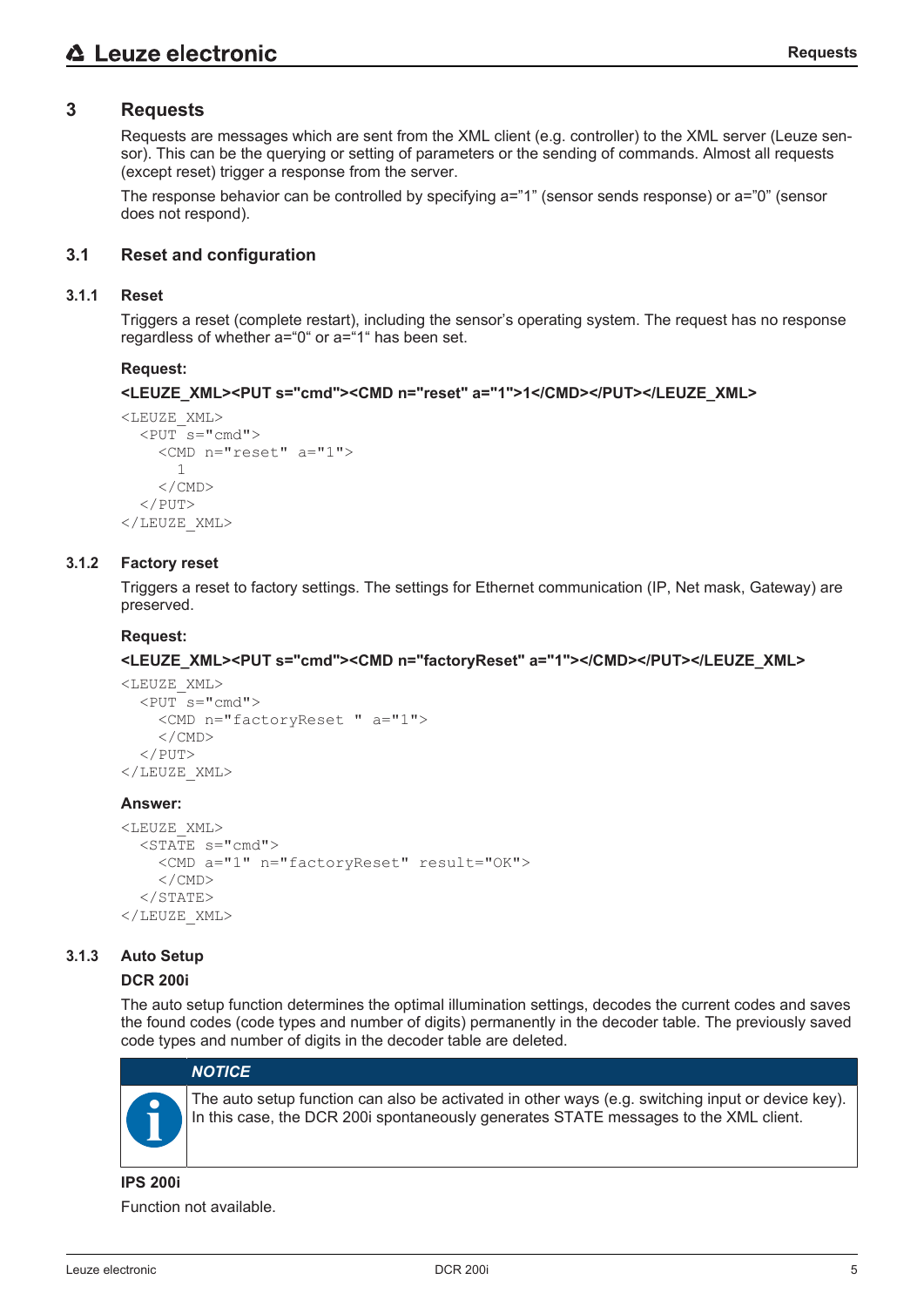# **Request:**

**<LEUZE\_XML><PUT s="cmd"><CMD n="autoSetup" a="1"></CMD></PUT></LEUZE\_XML>**

```
<LEUZE_XML>
  <PUT s="sub>"cmd"    <CMD n="autoSetup" a="1">
     \langle/CMD\rangle\langle/PUT\rangle</LEUZE_XML>
```
This command without a parameter has the same effect as the "start" parameter:

# **Request:**

**<LEUZE\_XML><PUT s="cmd"><CMD n="autoSetup" a="1">start</CMD></PUT></LEUZE\_XML>**

```
<LEUZE_XML>
  <PUT s="cmd">
         <CMD n="autoSetup" a="1">
             start
     \langle/CMD\rangle</PUT>
</LEUZE_XML>
```
In addition to "start", "stop" can also be used.

# **Response (one or more responses):**

# **DCR 200i:**

```
<LEUZE_XML>
  \overline{\text{STATE}} s="cmd">
         <CMD a="1" n="autoSetup" result="OK">
     \langle/CMD\rangle\langle/STATE>
</LEUZE_XML>
<LEUZE_XML>
    <STATE v="autoSetup.result" s="cur">
     <DAP>      <BARCODE d="base64Binary">
                  MmRfZGFkYSBdXT4gbWl0IDwhW0NEQVRBWyBNdXJrcyBdXT4=
              </BARCODE>
             <NUMBER_OF_DIGITS>
                  35
              </NUMBER_OF_DIGITS>
              <BARCODE_TYPE>
                  32
             </BARCODE_TYPE>
     </DAT>
  \langle/STATE>
</LEUZE_XML>
```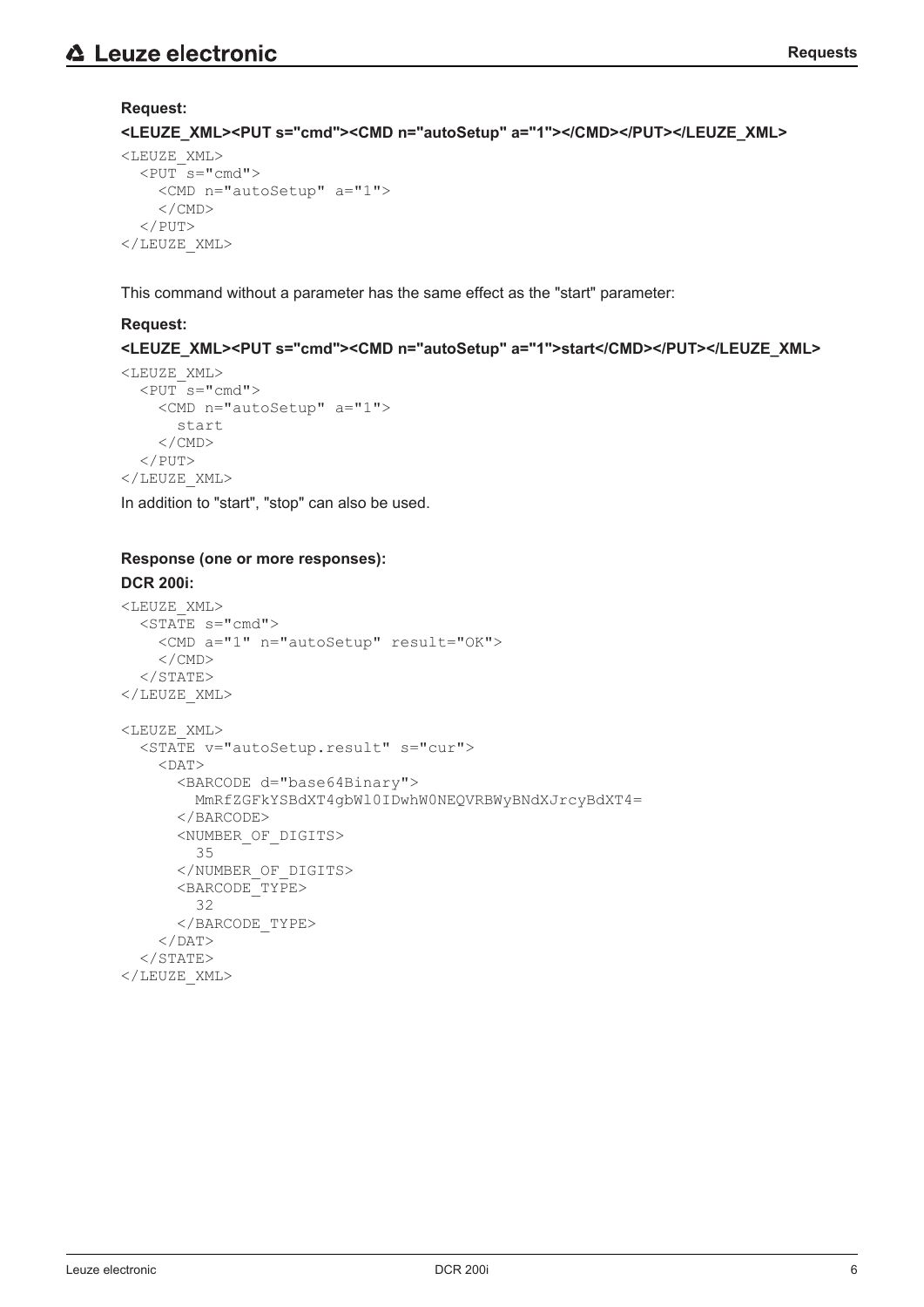# **3.1.4 Alignment mode**

# **DCR 200i**

Activates or deactivates the alignment mode for simple mounting alignment of the device. After activating the function, the code reader constantly outputs status information on the Ethernet interface. With the command, the code reader is set so that it constantly outputs the floating average value of the last 10 image acquisitions in [%] and the decoding result. These values can be used to determine the reading quality or decoding quality. Alignment mode must be deactivated via "stop".

#### *NOTICE*

The alignment mode function can also be activated in other ways (e.g. switching input or device key). In this case, the DCR 200i spontaneously generates STATE messages to the XML client.

#### **IPS 200i**

Function not available.

#### **Request:**

#### **<LEUZE\_XML><PUT s="cmd"><CMD n="adjust" a="1">start</CMD></PUT></LEUZE\_XML>**

```
<LEUZE_XML>
  \langlePUT s="cmd"    <CMD n="adjust" a="1">
              start
     \langle/CMD\rangle\langle/PUT>
</LEUZE_XML>
```
#### **Response (one or more responses):**

#### **DCR 200i:**

```
<LEUZE_XML>
  \overline{\text{STATE}} s="cmd">
         <CMD a="1" n="adjust" result="OK">
             Start
         </CMD>
  \langle/STATE>
</LEUZE_XML>
<LEUZE_XML>
    <STATE v="adjustment.result" s="cur">
     <DAP>      <BARCODE d="base64Binary">
                  MmRfZGFkYSBdXT4gbWl0IDwhW0NEQVRBWyBNdXJrcyBdXT4=
             </BARCODE>
             <DECODE_QUALITY>
                  70
             </DECODE_QUALITY>
     </DAT>
  \langle/STATE>
</LEUZE_XML>
```
...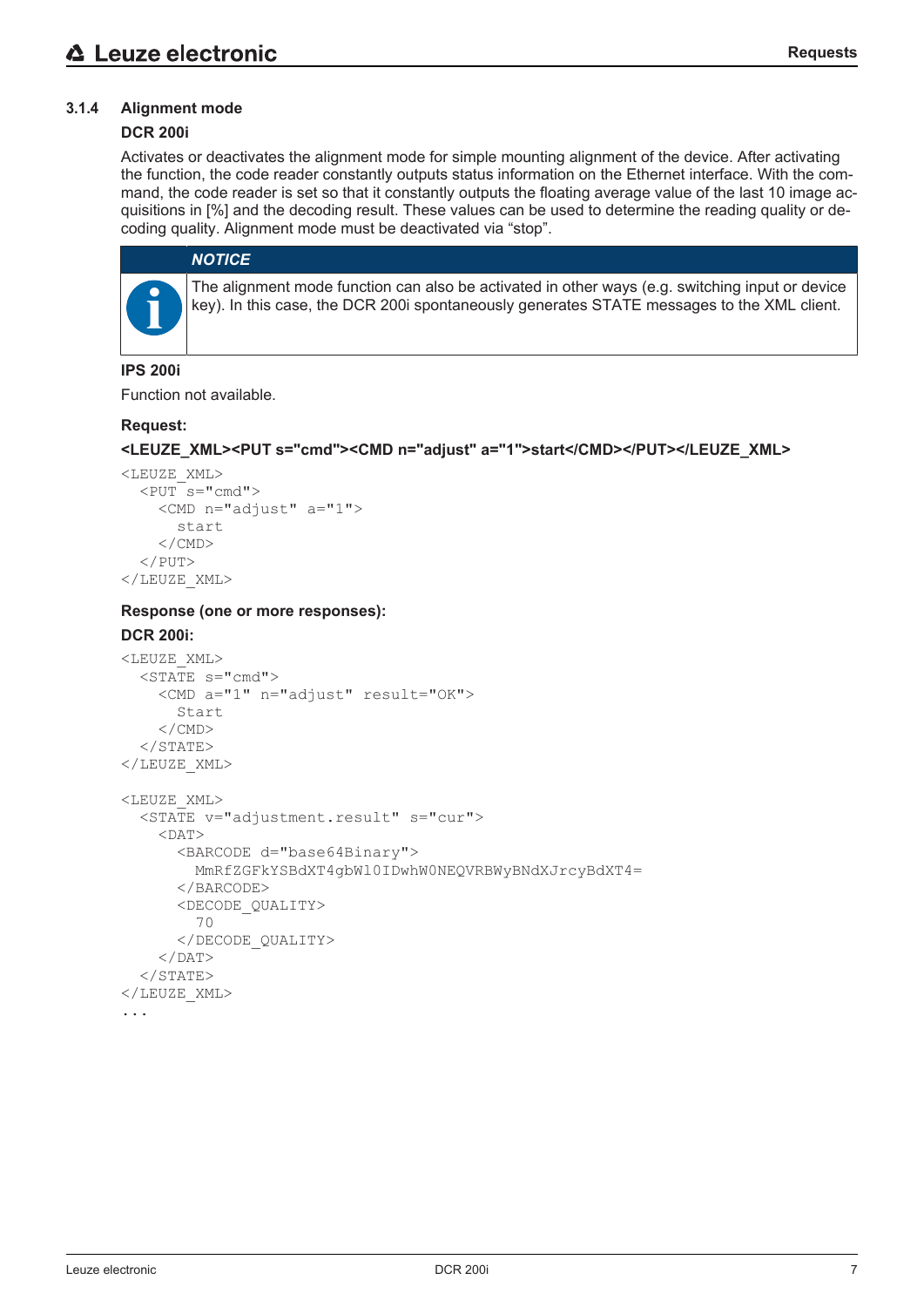# **3.1.5 Teach**

#### **DCR 200i**

By activating the teach function, the code content of a present code is taught-in as a reference code and saved in the device. The code type and number of digits of the taught-in reference code must be set via the auto setup function beforehand.

# *NOTICE*

The teach function can also be activated in other ways (e.g. switching input or device key). In this case, the DCR 200i spontaneously generates STATE messages to the XML client.

#### **IPS 200i**

Function not available.

#### **Request:**

```
<LEUZE_XML><PUT s="cmd"><CMD n="teach" a="1"></CMD></PUT></LEUZE_XML>
```

```
<LEUZE_XML>
  \overline{PUT} s="cmd">
         <CMD n="teach" a="1">
     \langle/CMD\rangle\langle/PUT\rangle</LEUZE_XML>
```
#### **Response (one or more responses):**

```
<LEUZE_XML>
  \overline{\text{STATE}} s="cmd">
        <CMD a="1" n="teach" result="OK">
    \langle/CMD\rangle</STATE>
</LEUZE_XML>
<LEUZE_XML>
    <STATE v="teach.result" s="cur">
     <DAT>      <BARCODE d="base64Binary">
                 MmRfZGFkYSBdXT4gbWl0IDwhW0NEQVRBWyBNdXJrcyBdXT4=
             </BARCODE>
     </DAT>
  </STATE>
</LEUZE_XML>
```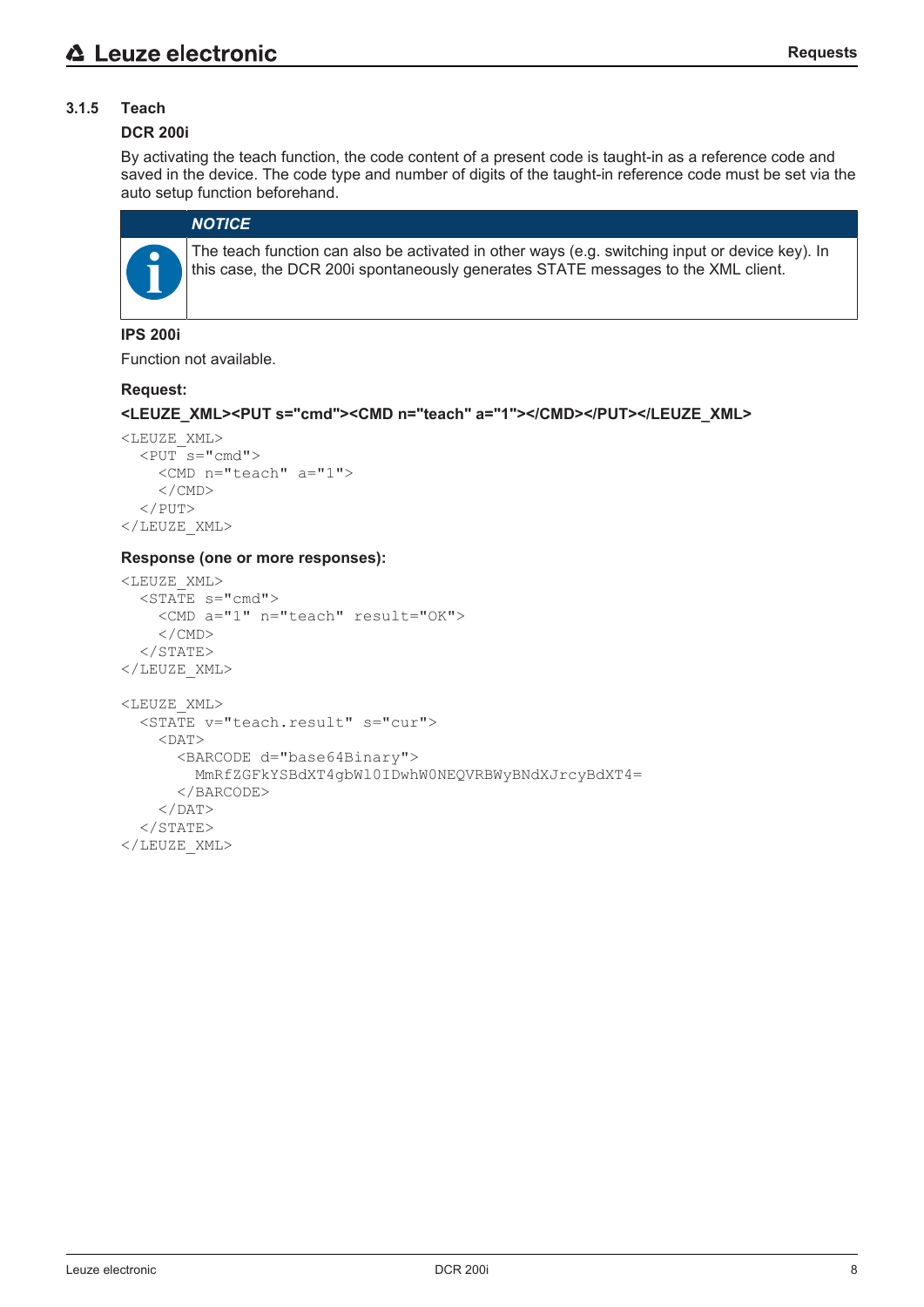# **3.1.6 Query configuration (getConfig)**

The getConfig function queries the configuration of the sensor for the purpose of the subsequent restoration of this configuration with setConfig. The configuration file is located in the body of the answer, coded in base-64. This body is to be sent with the setConfig command to restore the configuration. Valid for DCR 200i and IPS 200i.

#### **<LEUZE\_XML><GET s="cmd"><CMD n="getConfig" a="1"></CMD></GET></LEUZE\_XML>**

```
<LEUZE_XML>
  <GET s="sub>"<md">    <CMD n="getConfig" a="1">
     \langle/CMD\rangle\langle/GET></LEUZE_XML>
```
#### **Answer:**

**Request:**

```
<LEUZE_XML>
  \overline{\text{STATE}} s="cmd">
        <CMD a="1" n="getConfig" d="base64Binary" result="OK">
...
Qk02xBIAAAAAADYEAAAoAAAAAAUAAMADAAABAAgAAAAAAADAEgAAAAAAAAAAAAAALgAvLy8AM-
DAwADExMQAyMjIAMzMzADQ0NAA1NTUANjY2ADc3NwA4ODgAOTk5ADo6OgA7OzsAPDw8AD09PQA
+Pj4APz8/AEBAQABBQUEAQkJCAENDQwBEREQARUVFAEZG
...
        </CMD>
  </STATE>
</LEUZE_XML>
```
#### **3.1.7 Restore configuration (setConfig)**

The setConfig function sends the configuration file to the connected sensor. The configuration file is coded in base-64 here.

Valid for DCR 200i and IPS 200i.

#### **Request:**

#### **<LEUZE\_XML><PUT s="cmd"><CMD n="setConfig" a="1">…</CMD></PUT></LEUZE\_XML>**

```
<LEUZE_XML>
  <PUT s="cmd">
        <CMD a="1" n="setConfig" d="base64Binary">
Qk02xBIAAAAAADYEAAAoAAAAAAUAAMADAAABAAgAAAAAAADAEgAAAAAAAAAAAAAA
LgAvLy8AMDAwADExMQAyMjIAMzMzADQ0NAA1NTUANjY2ADc3NwA4ODgAOTk5ADo6
OgA7OzsAPDw8AD09PQA+Pj4APz8/AEBAQABBQUEAQkJCAENDQwBEREQARUVFAEZG
    \langle/CMD\rangle\langle/PUT>
</LEUZE_XML>
```

```
<LEUZE_XML>
  \overline{\text{STATE}} s="cmd">
         <CMD a="1" n="setConfig" d="base64Binary" result="OK">
     \langle/CMD\rangle</STATE>
</LEUZE_XML>
```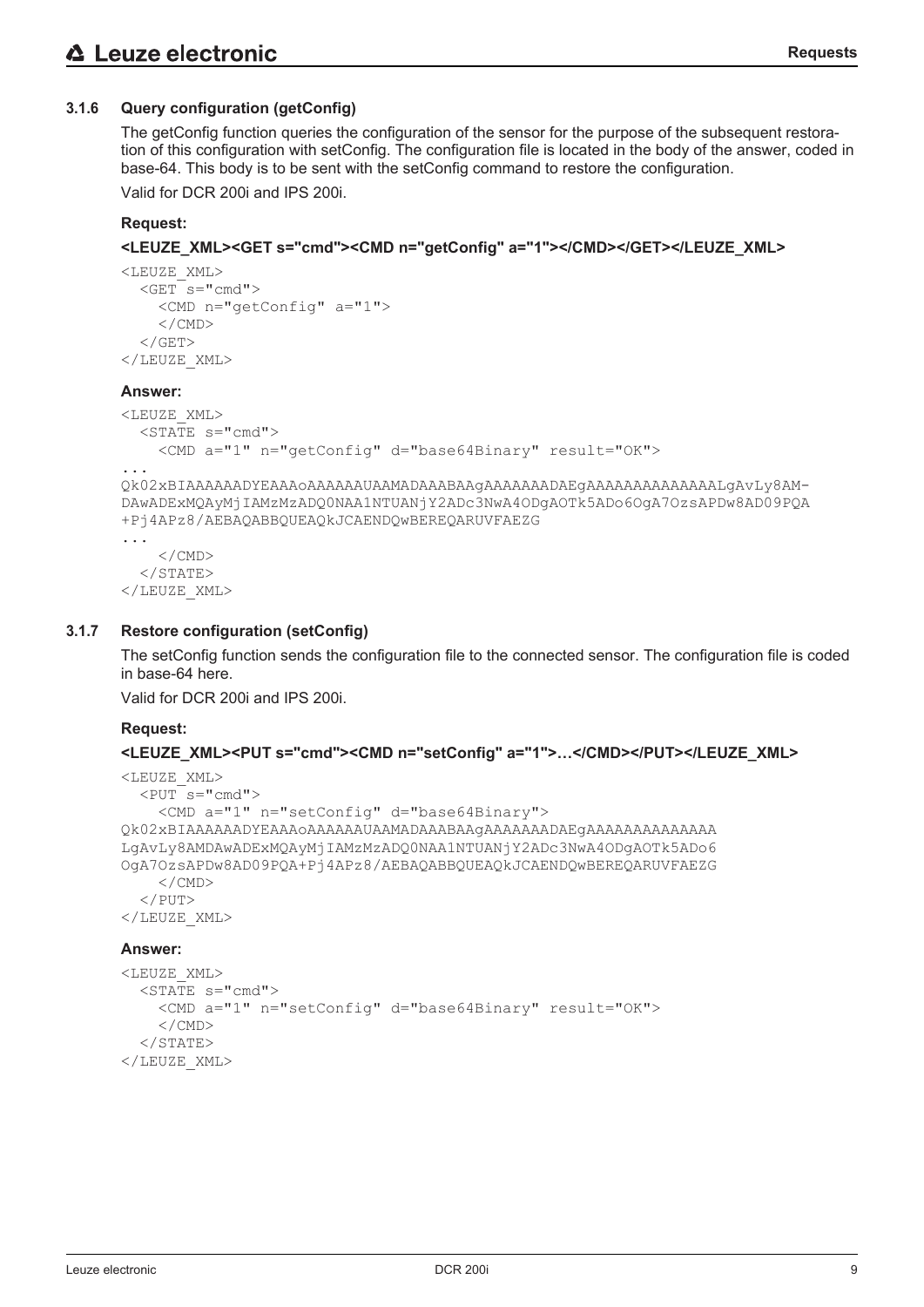A GET message whose v-attribute specifies the name of the parameter is used for querying variables. A distinction is made between device parameters and job parameters when doing this. Even if device parameters and job parameters are listed separately in the following examples, handling is identical for the user.

#### **3.2.1 Example: Querying the Etherhost UDP port (device parameter)**

#### **Request:**

#### **<LEUZE\_XML><GET v="…"><DAT a="1"></DAT></GET></LEUZE\_XML>**

```
<LEUZE_XML>
    <GET v="EtherHostServer.ethhost_App.ethhost_udp.ethhost_udp_port">
    <DAT a="1">
    \langle/DAT>\langle/GET>
</LEUZE_XML>
```
#### **Answer:**

```
<LEUZE_XML>
    <STATE v="EtherHostServer.ethhost_App.ethhost_udp.ethhost_udp_port">
        <DAT a="1" result="OK">10001</DAT>
  \langle/STATE>
</LEUZE_XML>
```
#### **3.2.2 Example: Querying the exposure time (job parameter)**

The exposure time is specified in  $\mu$ s.

Valid for DCR 200i and IPS 200i. With the IPS 200i: valid for the currently active program.

# **Request:**

#### **<LEUZE\_XML><GET v="exp"><DAT a="1"></DAT></GET></LEUZE\_XML>**

```
<LEUZE_XML>
  <GET v="exp">
    <DAT a="1">
    </DAT>
  \langle/GET>
</LEUZE_XML>
```

```
<LEUZE_XML>
    <STATE v="exp">
        <DAT a="1" result="OK">500</DAT>
  </STATE>
</LEUZE_XML>
```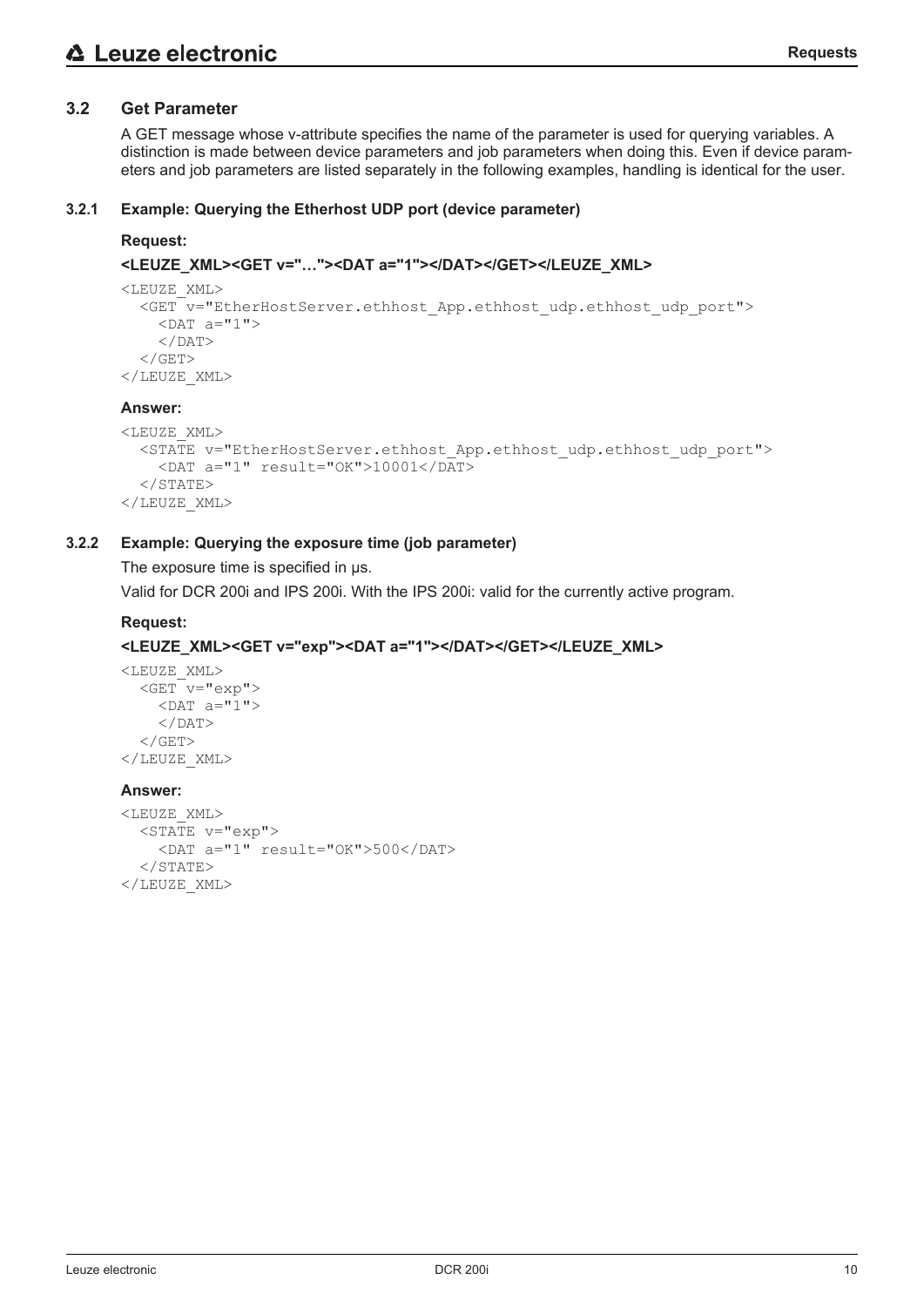# **3.2.3 Example: Querying the reference code (job parameter)**

Valid for DCR 200i.

# **Request:**

**<LEUZE\_XML><GET v="vmcd"><DAT a="1"></DAT></GET></LEUZE\_XML>**

```
<LEUZE_XML>
  <<b>GETv="vwmcd">
    <DAT a="1">
    </DAT>
  \langle/GET>
</LEUZE_XML>
```
# **Answer:**

```
<LEUZE_XML>
  \overline{\text{STATE}} v=" vmcd">
         <DAT a="1" result="OK">8765123411110</DAT>
  \langle/STATE>
</LEUZE_XML>
```
# **3.3 Put parameter**

To set variables, a PUT message is used in which the v-attribute specifies the name of the device parameter or the job parameter.

# **3.3.1 Example: Setting the Etherhost UDP-Port (device parameter), temporary**

# **Request:**

# **<LEUZE\_XML><PUT v="…"><DAT a="1">10001</DAT></PUT></LEUZE\_XML>**

```
<LEUZE_XML>
    <PUT v="EtherHostServer.ethhost_App.ethhost_udp.ethhost_udp_port">
        <DAT a="1">10002</DAT>
  \langle/PUT\rangle</LEUZE_XML>
```
#### **Answer:**

```
<LEUZE_XML>
    <STATE v="EtherHostServer.ethhost_App.ethhost_udp.ethhost_udp_port">
    \overline{P} <DAT a="1" result="0K">10002</DAT>
  \langle/STATE>
</LEUZE_XML>
```
# **3.3.2 Example: Setting the exposure time (job parameter), temporary**

The exposure time is specified in  $\mu$ s.

Valid for DCR 200i and IPS 200i. With the IPS 200i: valid for the currently active program.

# **Request:**

#### **<LEUZE\_XML><PUT v="exp"><DAT a="1">600</DAT></PUT></LEUZE\_XML>**

```
<LEUZE_XML>
  \overline{<PUT v="exp">
        <DAT a="1">600</DAT>
  </PUT>
</LEUZE_XML>
```

```
<LEUZE_XML>
  \overline{\text{STATE}} v="exp">
         <DAT a="1" result="OK">600</DAT>
  \langle/STATE>
</LEUZE_XML>
```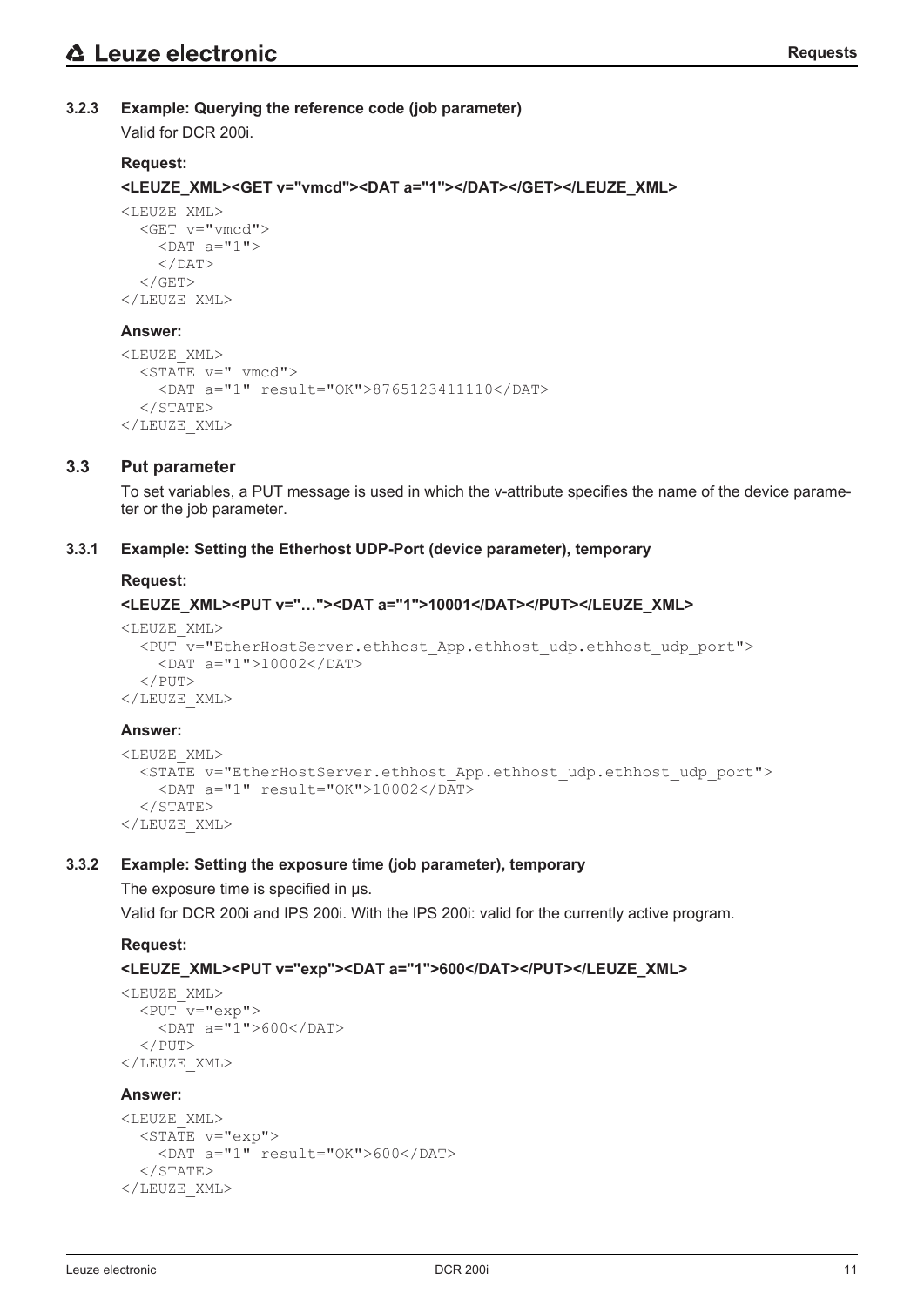# **3.3.3 Example: Setting the exposure time (job parameter), permanent**

The exposure time is specified in us.

Valid for DCR 200i and IPS 200i. With the IPS 200i: valid for the currently active program.

# **Request:**

```
<LEUZE_XML><PUT v="exp" s="perm"><DAT a="1">600</DAT></PUT></LEUZE_XML>
```

```
<LEUZE_XML>
    <PUT v="exp" s="perm">
        <DAT a="1">600</DAT>
  \langle/PUT>
</LEUZE_XML>
```
#### **Answer:**

```
<LEUZE_XML>
  \overline{\text{STATE}} v="exp">
         <DAT a="1" result="OK">600</DAT>
  \langle/STATE>
</LEUZE_XML>
```
#### **3.3.4 Example: Setting the reference code (job parameter), temporary**

Valid for DCR 200i.

#### **Request:**

```
<LEUZE_XML><PUT v="vmcd"><DAT a="1">HALLO</DAT></PUT></LEUZE_XML>
```

```
<LEUZE_XML>
  \overline{<PUT v="vmcd">
         <DAT a="1">12345</DAT>
  \langle/PUT>
</LEUZE_XML>
```
#### **Answer:**

```
<LEUZE_XML>
  \overline{\text{STATE}} v="vmcd">
         <DAT a="1" result="OK">12345</DAT>
  \langle/STATE>
</LEUZE_XML>
```
# **3.4 Other examples**

# **3.4.1 A few examples for setting and querying of "Etherhost-TCP-Enabled"**

Setting to TRUE/FALSE not permanent:

```
<LEUZE_XML><PUT
v="EtherHostServer.ethhost_App.ethhost_tcpip.ethhost_tcpip_enabled"><DAT
a="1">TRUE</DAT></PUT></LEUZE_XML>
```

```
<LEUZE_XML><PUT
v="EtherHostServer.ethhost_App.ethhost_tcpip.ethhost_tcpip_enabled"><DAT
a="1">FALSE</DAT></PUT></LEUZE_XML>
```
Setting to TRUE/FALSE permanently (the processing time is clearly lengthened):

```
<LEUZE_XML><PUT
v="EtherHostServer.ethhost App.ethhost tcpip.ethhost tcpip enabled"
s="perm"><DAT a="1">TRUE</DAT></PUT></LEUZE_XML>
<LEUZE_XML><PUT
v="EtherHostServer.ethhost App.ethhost tcpip.ethhost tcpip enabled"
s="perm"><DAT a="1">FALSE</DAT></PUT></LEUZE_XML>
```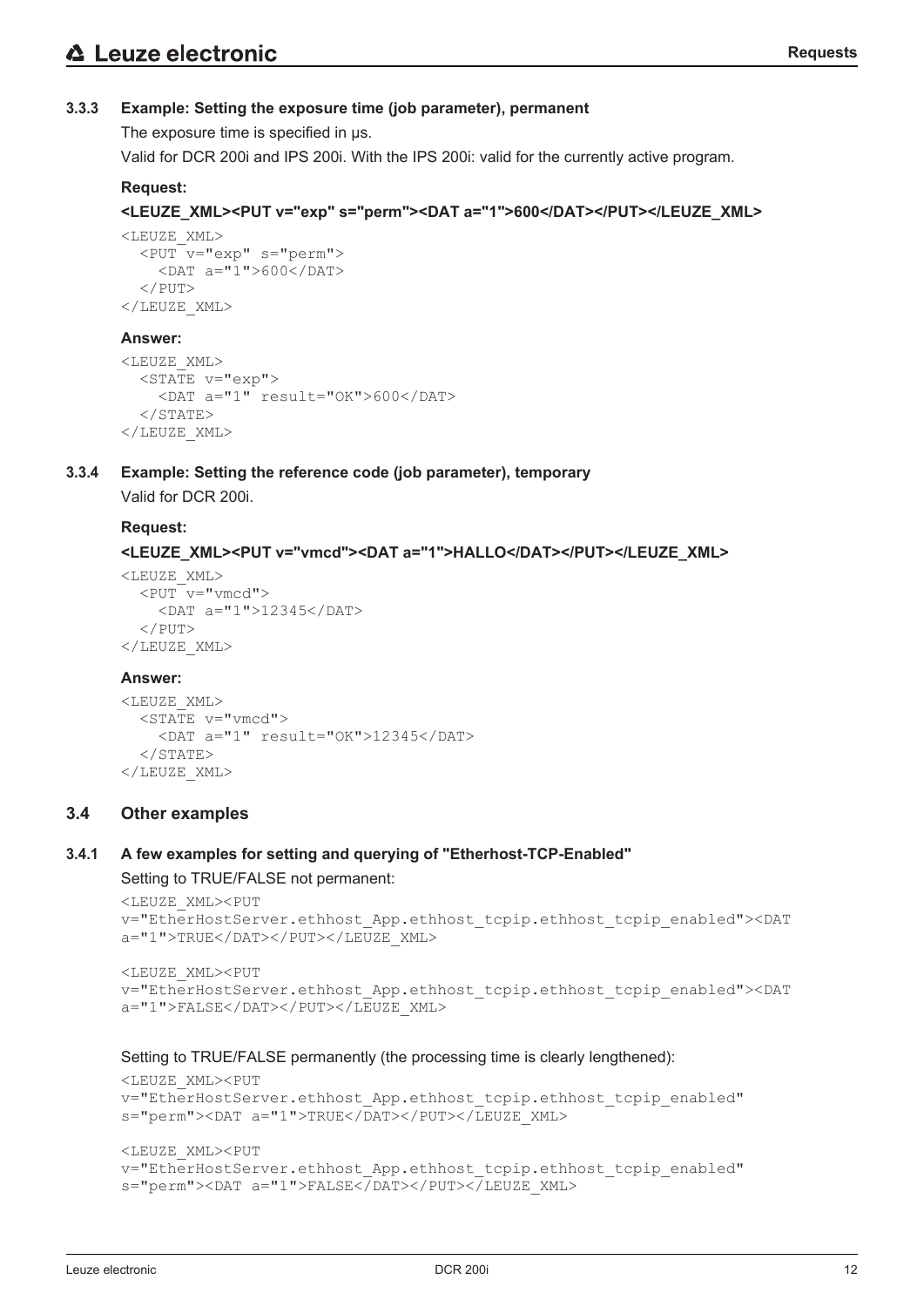# **3.5 Device queries**

Valid for DCR 200i and IPS 200i.

# **3.5.1 Get Status**

Querying the current device status

| Mode:       | <b>PM</b> (process mode) / <b>SM</b> (service mode)                                                              |
|-------------|------------------------------------------------------------------------------------------------------------------|
| ErrorState: | 0: No fault, 1: Fault present. The error state specifies whether there is at least one error<br>in error memory. |
| Busy:       | 1: Busy, $0$ : Not busy.                                                                                         |

# **Request:**

# **<LEUZE\_XML><GET s="cmd"><CMD n="getStatus" a="1"></CMD></GET></LEUZE\_XML>**

```
<LEUZE_XML>
  <<b>GET s="cmd">
         <CMD n="getStatus" a="1">
     \langle/CMD\rangle\langle/GET>
</LEUZE_XML>
```
#### **Answer:**

```
<LEUZE_XML>
  \overline{\text{STATE}} s="cmd">
         <CMD a="1" n="getStatus" result="OK">
              <mode>PM</mode>
              <errorState>0</errorState>
              <busy>0</busy>
     \langle/CMD\rangle\langle/STATE>
</LEUZE_XML>
```
# **3.5.2 Version Request**

You query the current device version with this request.

#### **Request:**

**<LEUZE\_XML><GET s="cmd"><CMD n="versionRequest" a="1"></CMD></GET></LEUZE\_XML>**

```
<LEUZE_XML>
  <<b>GET s="cmd">
         <CMD n="versionRequest" a="1">
     \langle/CMD\rangle\langle/GET>
</LEUZE_XML>
```

```
<LEUZE_XML>
  \overline{\text{STATE}} s="cmd">
        <CMD a="1" n="versionRequest" result="OK">
             <iox-app-sw>V 1.0.0</iox-app-sw>
        </CMD>
  </STATE>
</LEUZE_XML>
```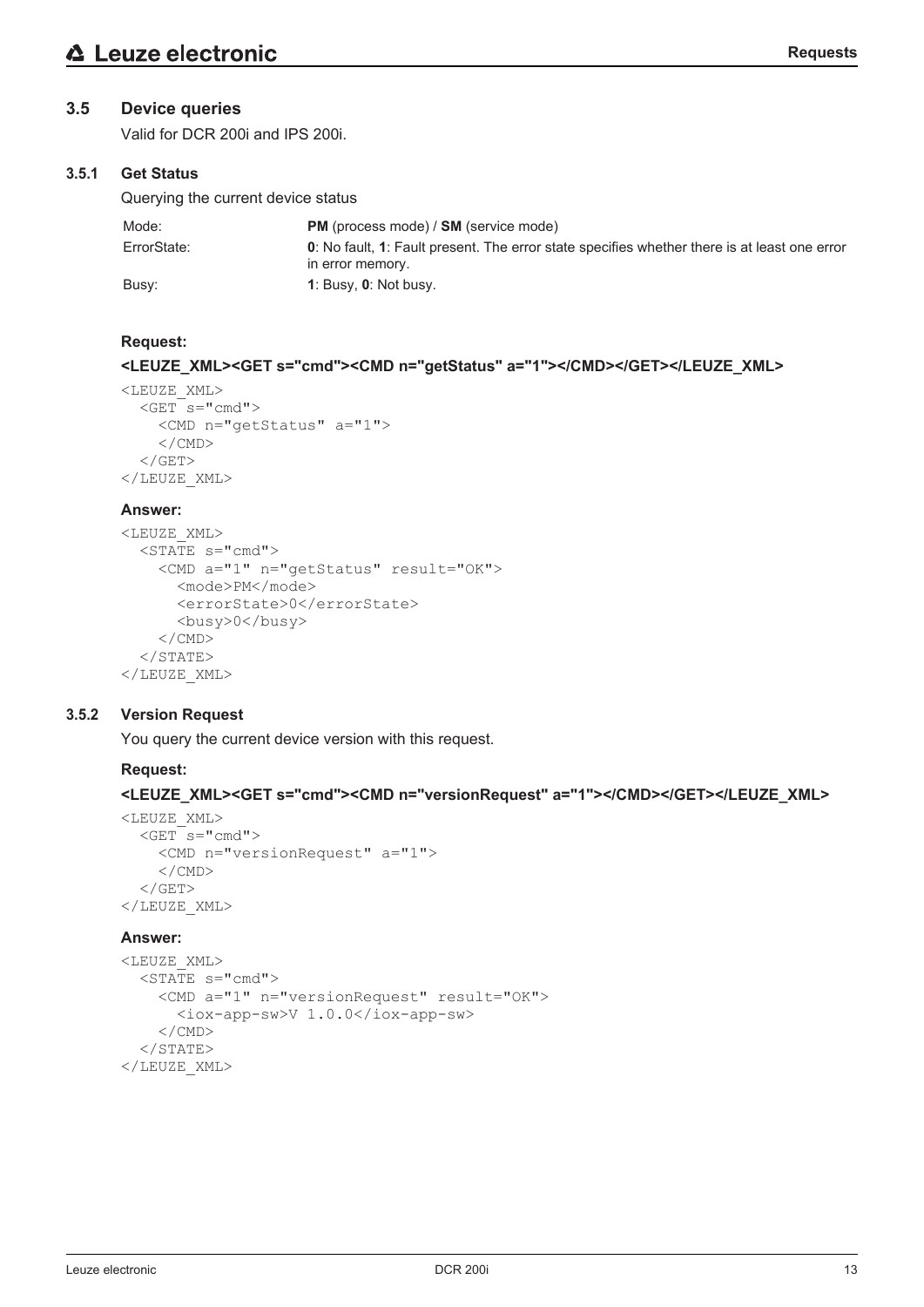#### **3.5.3 setDefaultLogin**

The command is used to define a default role (characterized by a user name and the user's password) that webConfig is to take on when logging into the DCR 200i/IPS 200i.

#### **Request:**

#### **<LEUZE\_XML><PUT s="cmd"><CMD n="setDefaultLogin" a="1">…</CMD></PUT></LEUZE\_XML>**

```
<LEUZE_XML>
  <PUT s="cmd">
        <CMD n="setDefaultLogin" a="1">
             <USER>UserName</USER>
             <PASS>PlainTextPW</PASS>
        </CMD>
  \langle/PUT\rangle</LEUZE_XML>
```
#### **Answer:**

```
<LEUZE_XML>
    <STATE s="cmd">
        <CMD a="1" n="setDefaultLogin" result="OK">
             <USER>UserName</USER>
             <PASS>PlainTextPW</PASS>
    \langle/CMD\rangle</STATE>
</LEUZE_XML>
```
#### Canceling the default role:

#### **Request:**

#### **<LEUZE\_XML><PUT s="cmd"><CMD n="setDefaultLogin" a="1">…</CMD></PUT></LEUZE\_XML>**

```
<LEUZE_XML>
  \overline{<PUT s="cmd">
         <CMD n="setDefaultLogin" a="1">
              <USER></USER>
              <PASS></PASS>
     \langle/CMD\rangle\langle/PUT>
</LEUZE_XML>
```

```
<LEUZE_XML>
  \overline{\text{STATE}} s="cmd">
         <CMD a="1" n="setDefaultLogin" result="OK">
              <USER></USER>
             <PASS></PASS>
     \langle/CMD\rangle</STATE>
</LEUZE_XML>
```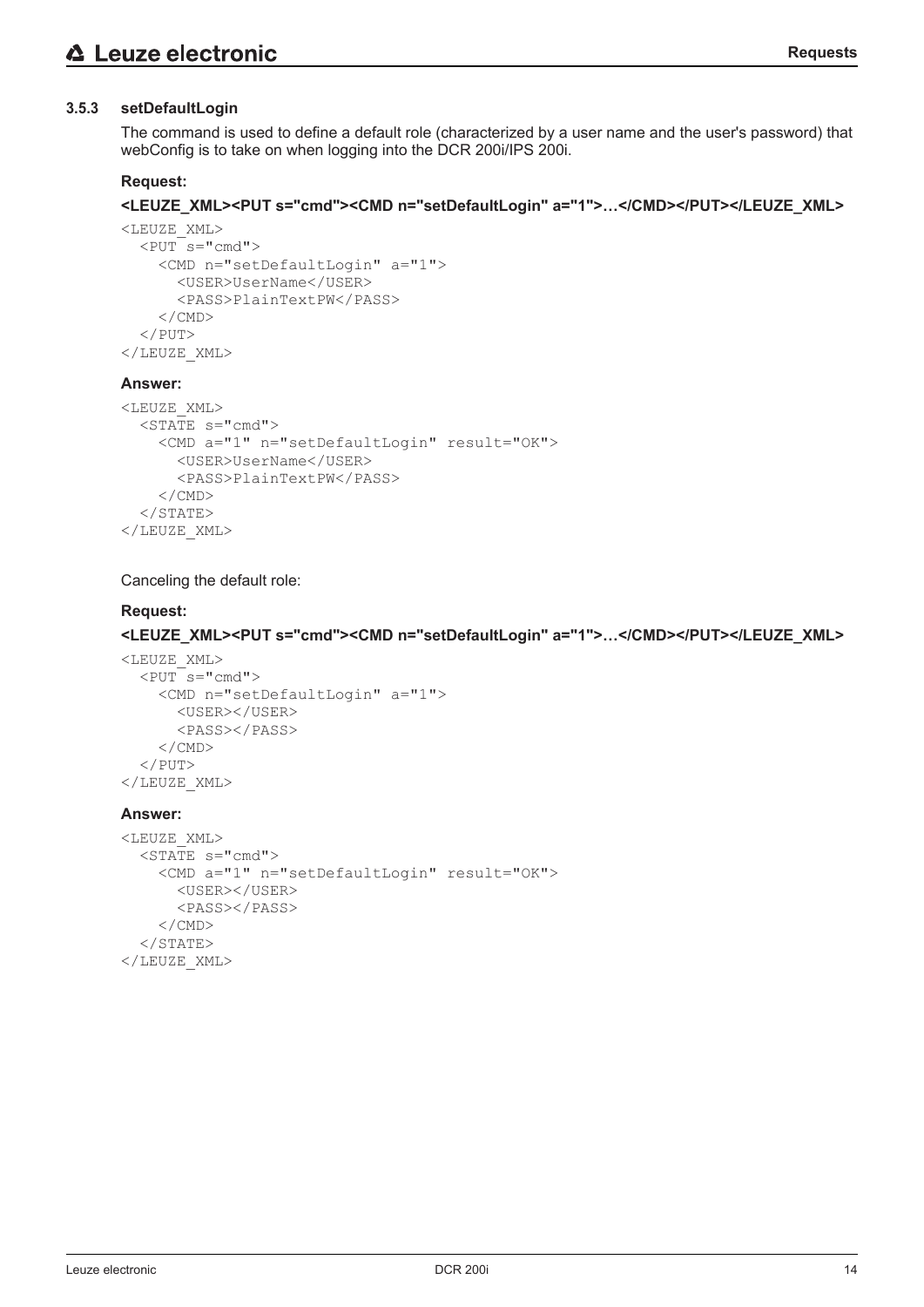# **3.6 Control and image query**

# **3.6.1 Scan Activate**

This parameter activates the configuration saved in the device (reading).

Valid for DCR 200i and IPS 200i. With the IPS 200i: valid for the currently active program.

# **Request:**

# **<LEUZE\_XML><PUT s="cmd"><CMD n="scanActivate" a="1">1</CMD></PUT></LEUZE\_XML>**

```
<LEUZE_XML>
  <PUT s="cmd">
         <CMD n="scanActivate" a="1">
             1
     \langle/CMD\rangle</PUT>
</LEUZE_XML>
```
#### **Response (one or more responses):**

```
<LEUZE_XML>
  \overline{\text{STATE}} s="cmd">
         <CMD a="1" n="scanActivate" result="OK">
             1
     \langle/CMD\rangle\langle/STATE>
</LEUZE_XML>
<LEUZE_XML>
    <STATE v="barcode.result" s="cur">
     <DAT>      <BARCODE d="base64Binary">
                 MmRfZGFkYSBdXT4gbWl0IDwhW0NEQVRBWyBNdXJrcyBdXT4=
             </BARCODE>
     </DAT>
  \langle/STATE>
</LEUZE_XML>
```
#### **3.6.2 Scan Deactivate**

This parameter deactivates the configuration saved in the device (reading). Valid for DCR 200i and IPS 200i. With the IPS 200i: valid for the currently active program.

#### **Request:**

**<LEUZE\_XML><PUT s="cmd"><CMD n="scanActivate" a="1">0</CMD></PUT></LEUZE\_XML>**

```
<LEUZE_XML>
  <PUTs="cmd">
         <CMD n="scanActivate" a="1">
       \bigcap    </CMD>
  \langle/PUT\rangle</LEUZE_XML>
```

```
<LEUZE_XML>
    <STATE s="cmd">
         <CMD a="1" n="scanActivate" result="NOK">
       \bigcap\langle/CMD\rangle\langle/STATE>
</LEUZE_XML>
```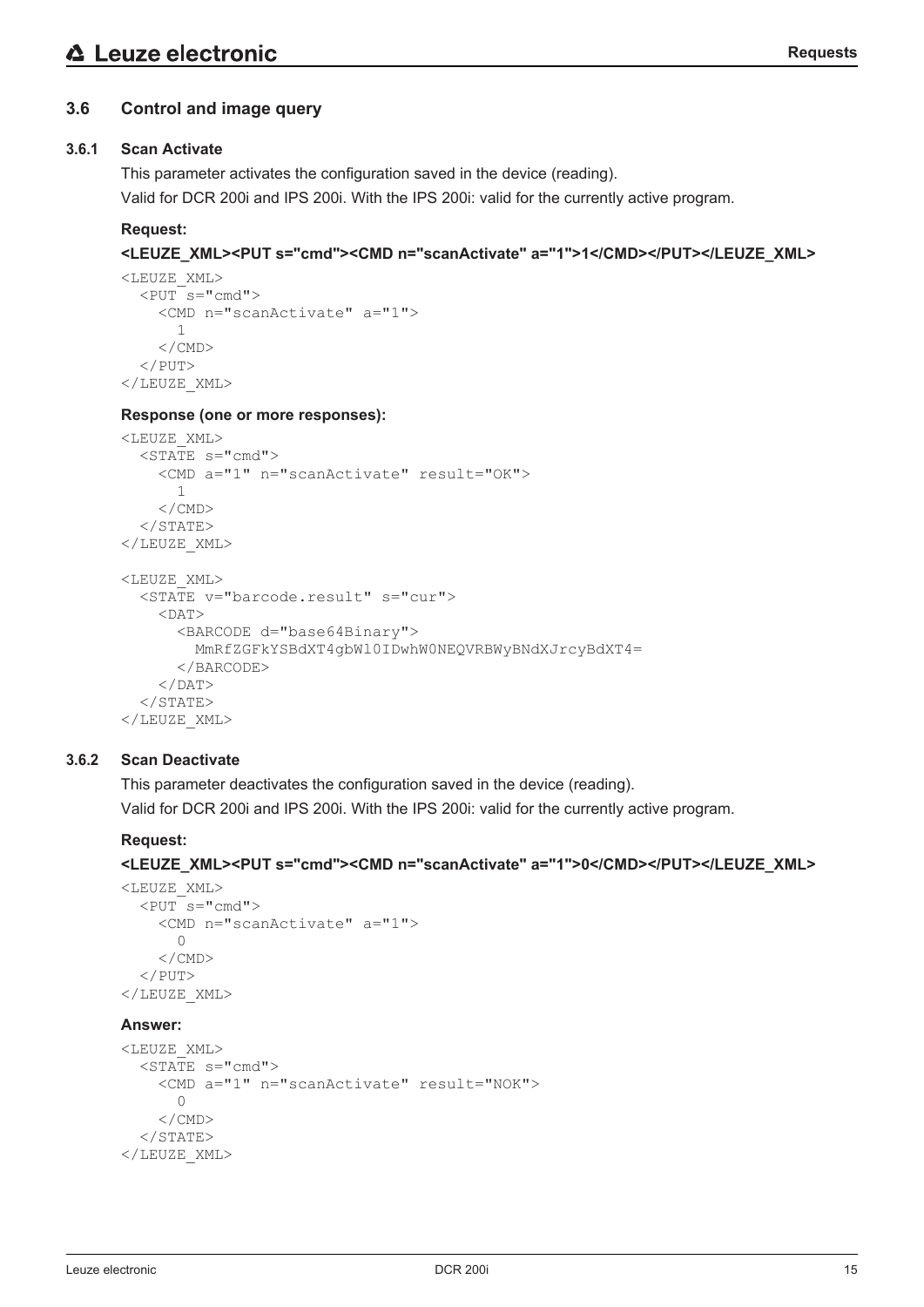# **3.6.3 Get Image**

This request requests the current captured image.

Valid for DCR 200i and IPS 200i. With the IPS 200i: valid for the currently active program.

# **Request:**

```
<LEUZE_XML><GET s="cmd"><CMD n="getImage" a="1"></CMD></GET></LEUZE_XML>
```

```
<LEUZE_XML>
  <GET s="cmd">
        <CMD n="getImage" a="1">
        </CMD>
  \langle/GET>
</LEUZE_XML>
Answer:
<LEUZE_XML>
  \overline{\text{STATE}} s="cmd">
        <CMD a="1" n="getImage" d="base64Binary" result="OK">
            ...
Qk02xBIAAAAAADYEAAAoAAAAAAUAAMADAAABAAgAAAAAAADAEgAAAAAAAAAAAAAA
AAAAAAAAAAAAAAEBAQACAgIAAwMDAAQEBAAFBQUABgYGAAcHBwAICAgACQkJAAoK
CgALCwsADAwMAA0NDQAODg4ADw8PABAQEAAREREAEhISABMTEwAUFBQAFRUVABYW
FgAXFxcAGBgYABkZGQAaGhoAGxsbABwcHAAdHR0AHh4eAB8fHwAgICAAISEhACIi
IgAjIyMAJCQkACUlJQAmJiYAJycnACgoKAApKSkAKioqACsrKwAsLCwALS0tAC4u
LgAvLy8AMDAwADExMQAyMjIAMzMzADQ0NAA1NTUANjY2ADc3NwA4ODgAOTk5ADo6
OgA7OzsAPDw8AD09PQA+Pj4APz8/AEBAQABBQUEAQkJCAENDQwBEREQARUVFAEZG
            ...
```
 $\langle$ /CMD $\rangle$  $<$ /STATE> </LEUZE\_XML>

"…" stands for the Base64 coded content of the image whose format is a bitmap. If an image is available, then this results in an "OK", otherwise a "NOK".

#### **3.6.4 Program query (activeJob)**

This query requests the currently active program (selection ID). Valid for IPS 200i.

#### **Request:**

```
<LEUZE_XML><GET s="cmd"><CMD n="activeJob" a="1"></CMD></GET></LEUZE_XML>
```

```
<LEUZE_XML>
  <<b>GET s="cmd">
         <CMD n="activeJob" a="1">
         </CMD>
  \langle/GET>
</LEUZE_XML>
```
The 1 in the command stands for the (job) selection ID.

```
<LEUZE_XML>
  \overline{\text{STATE}} s="cmd">
         <CMD a="1" n="activeJob" result="OK">
              1
         </CMD>
  \langle/STATE>
</LEUZE_XML>
```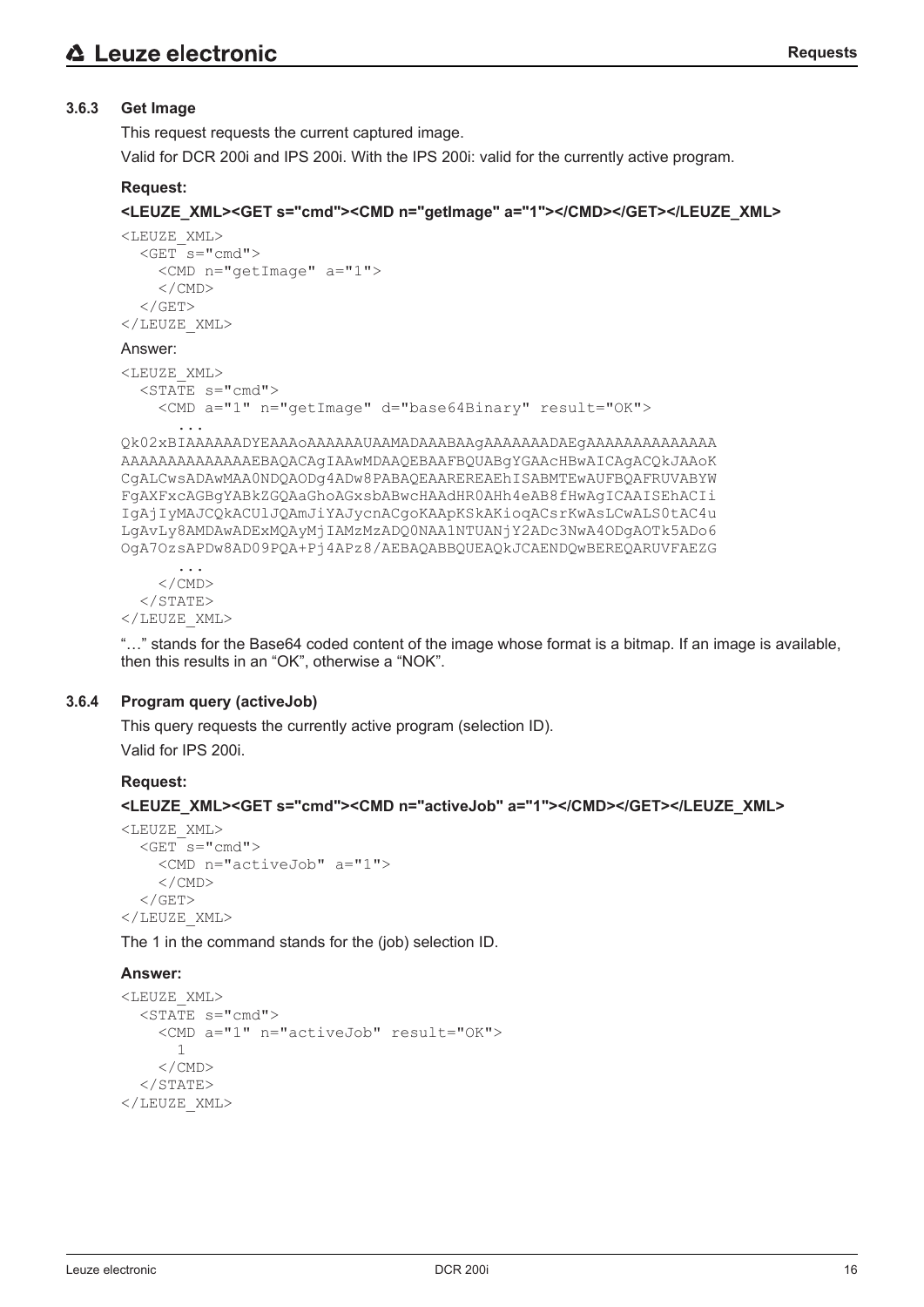# **3.6.5 Program changeover (activeJob)**

This command activates changeover to the desired program (selection ID) in the sensor. Valid for IPS 200i.

# **Request:**

# **<LEUZE\_XML><PUT s="cmd"><CMD n="activeJob" a="1">1</CMD></PUT></LEUZE\_XML>**

```
<LEUZE_XML>
  \overline{PUT} s="cmd">
         <CMD n="activeJob" a="1">
              1
         </CMD>
  \langle/PUT>
</LEUZE_XML>
```
The 1 in the command stands for the (job) selection ID.

#### **Answer:**

```
<LEUZE_XML>
  \overline{\text{STATE}} s="cmd">
         <CMD a="1" n="activeJob" result="OK">
              1
         </CMD>
  </STATE>
</LEUZE_XML>
```
#### **3.6.6 Subscribe / Unsubscribe**

Subscribe and Unsubscribe can be used to control whether the sensor spontaneously sends messages with information on the changes to the XML client in the event of parameter changes. The states of Subscribe/Unsubscribe are not stored in non-volatile memory. After the sensor is started, it is always in the "Unsubscribe" state.

Valid for DCR 200i and IPS 200i.

#### **Subscribe**

**Request:**

#### **<LEUZE\_XML><SUBS a="1" v="\*"></SUBS></LEUZE\_XML>**

```
<LEUZE_XML>
  \overline{\text{SUBS}} a="1" v="*">
    </SUBS>
</LEUZE_XML>
```
#### **Answer:**

```
<LEUZE_XML>
  \langleSTATE a="1" v="*">
        subscribed
  </STATE>
</LEUZE_XML>
```
Following a successful Subscribe, all parameter changes are sent as a spontaneous message in the following format:

Example of a spontaneous message in the event of changes to job parameters (here: Exposuretime)

```
<LEUZE_XML>
    <STATE v="exp">
    <DAT>      164
    </DAT>
  </STATE>
</LEUZE_XML>
```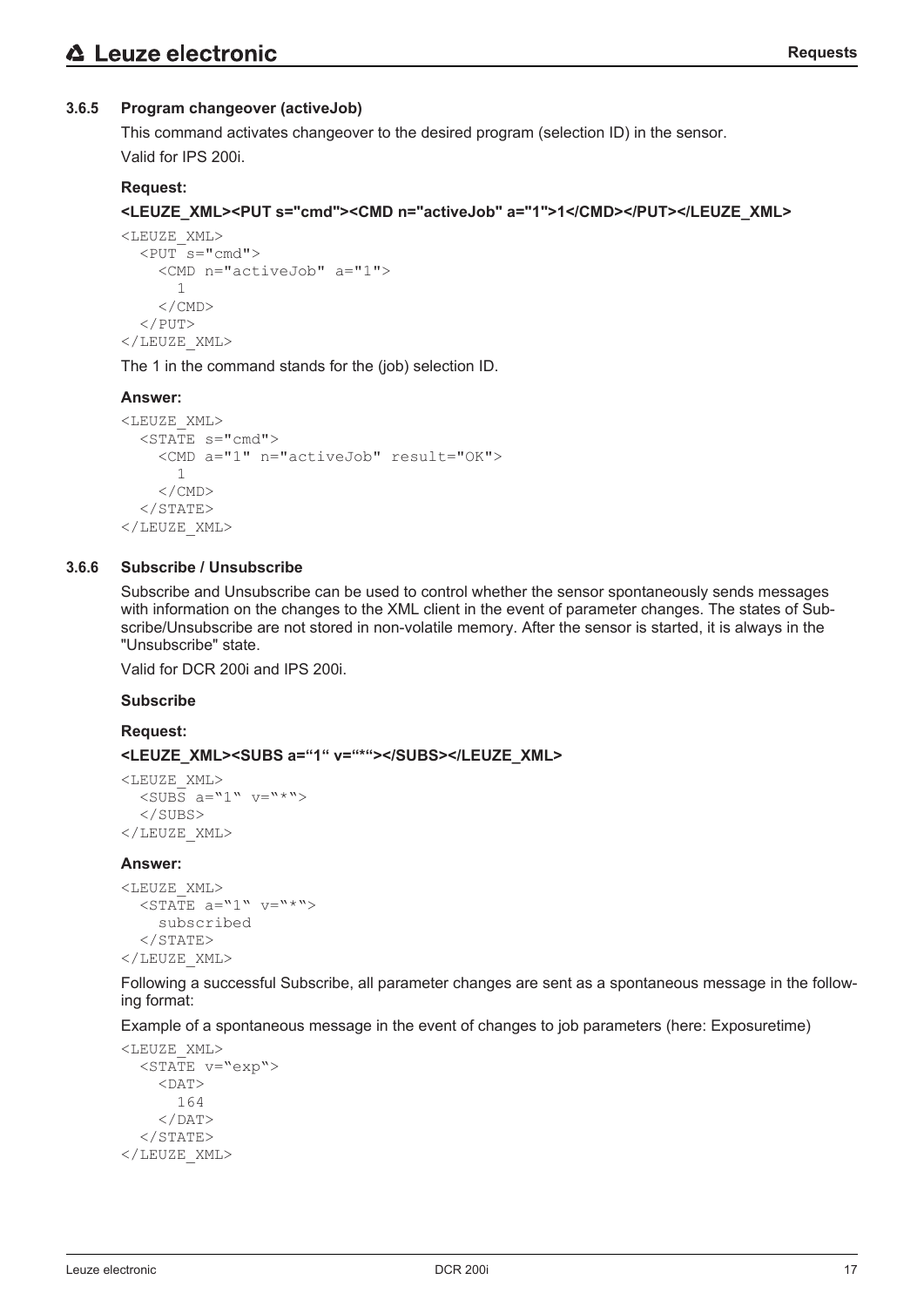Example of a spontaneous message in the event of changes to application parameters (here: operating mode)

```
<LEUZE_XML>
    <STATE v="ToolGeneral.RunMode">
    <DAT>      RumMode_Tiggered
    </DAT>
  </STATE>
</LEUZE_XML>
```
#### **Unsubscribe**

#### **Request:**

**<LEUZE\_XML><UNSUBS a="1" v="\*"></SUBS></LEUZE\_XML>**

```
<LEUZE_XML>
  <UNSUBS a="1" v="*">
    </UNSUBS>
</LEUZE_XML>
```
#### **Answer:**

```
<LEUZE_XML>
  \overline{\text{SITATE}} a="1" \text{v=}"*">
         unsubscribed
   \langle/STATE>
</LEUZE_XML>
```
Following a successful Unsubscribe, no further spontaneous messages are sent in the event of parameter changes:

#### **3.7 Case of failure**

#### **3.7.1 Refused request**

#### **Request:**

**<LEUZE\_XML><PUT s="cmd"><CMD n="getStatus" a="1">service</CMD></PUT></LEUZE\_XML>**

```
<LEUZE_XML>
  \overline{<PUT s="cmd">
         <CMD n="getStatus" a="1">
     \langle/CMD\rangle\langle/PUT>
</LEUZE_XML>
```
The command is refused because getStatus expected a "GET" instead of "PUT".

#### **Answer:**

```
<LEUZE_XML result="rejected">
  <PUT s="cmd">
        <CMD a="1" n="getStatus">
    \langle/CMD\rangle</PUT>
</LEUZE_XML>
```
Reason for refusal: getStatus is a request which must be sent via <GET>.